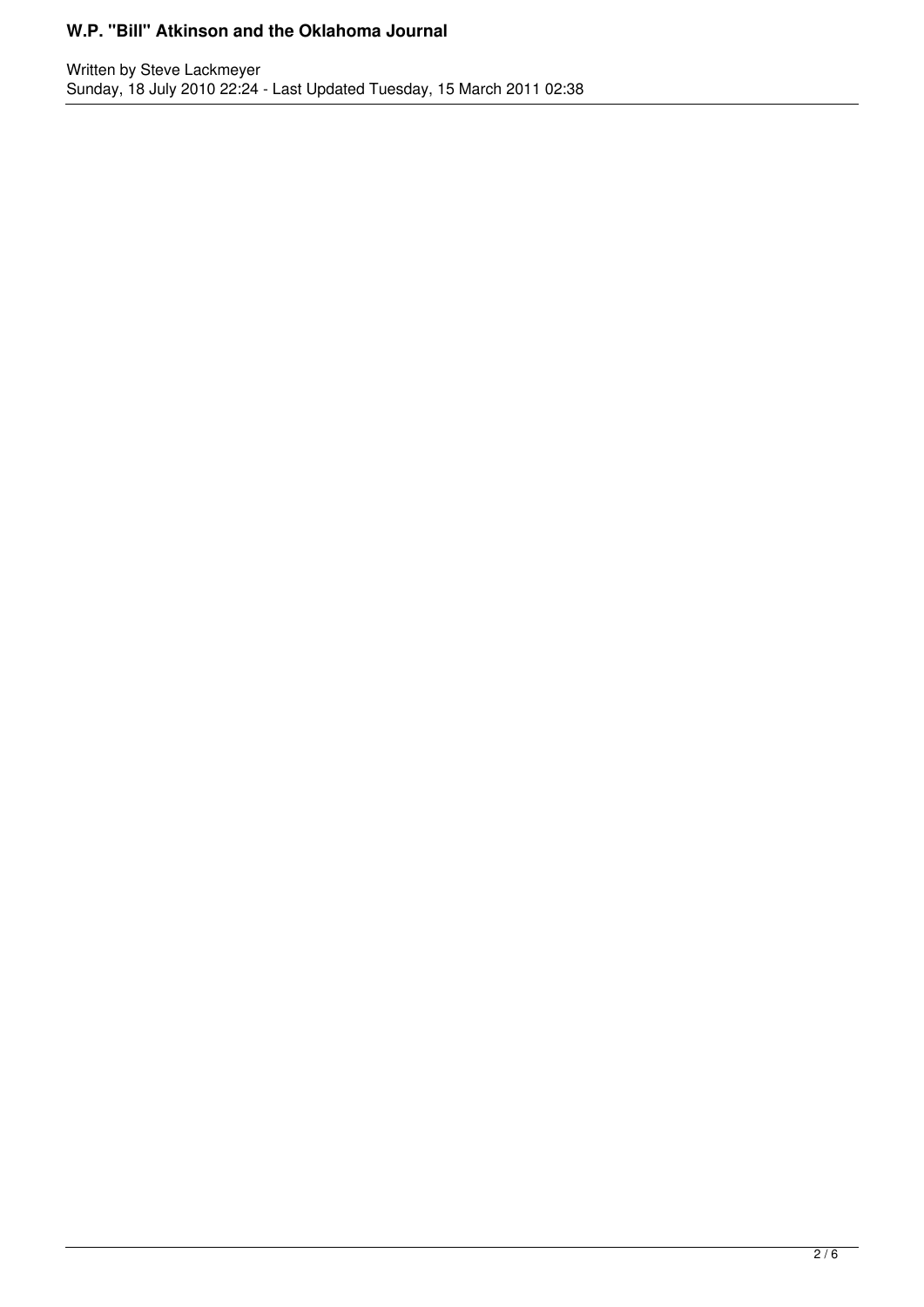Written by Steve Lackmeyer Sunday, 18 July 2010 22:24 - Last Updated Tuesday, 15 March 2011 02:38

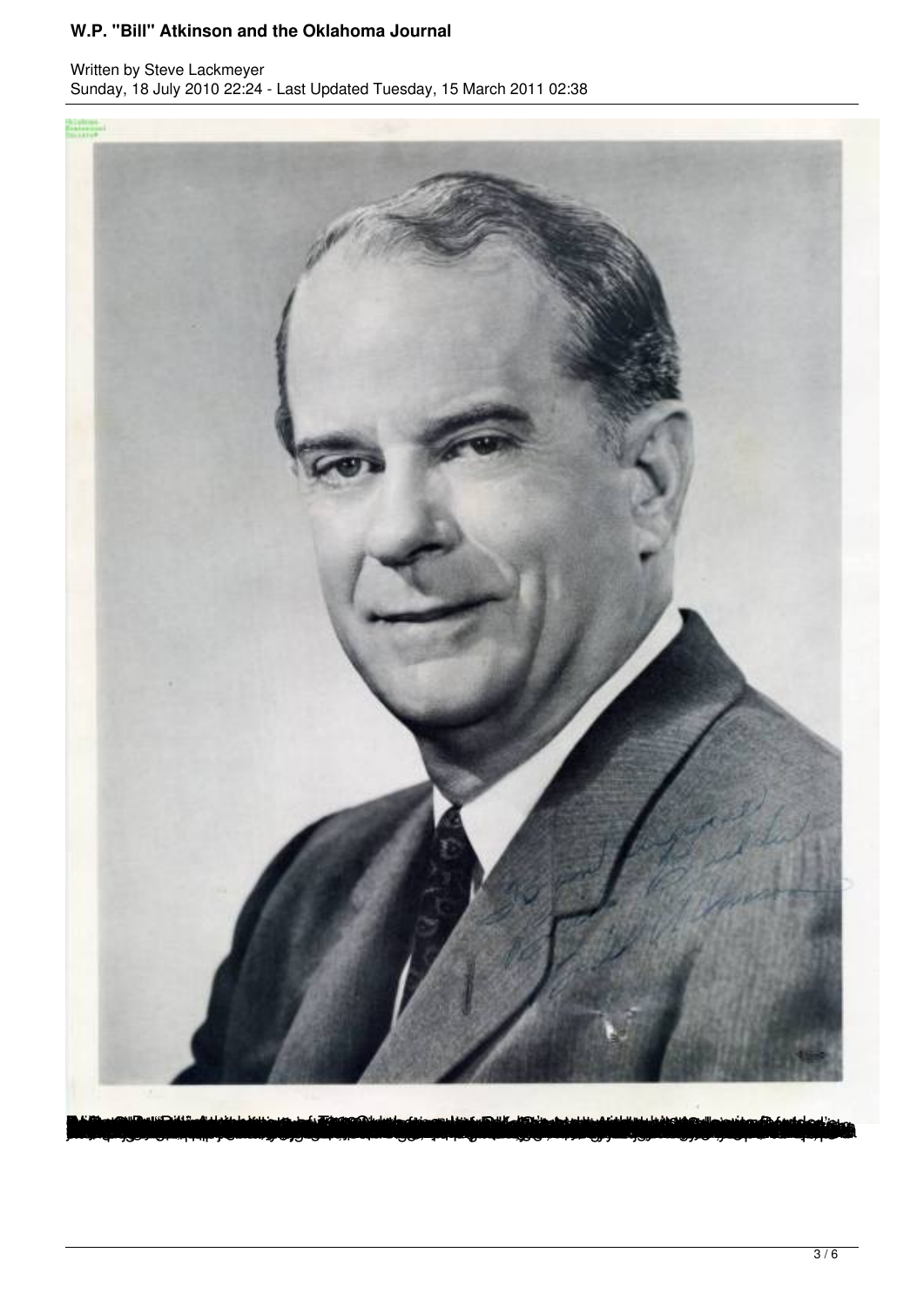Written by Steve Lackmeyer Sunday, 18 July 2010 22:24 - Last Updated Tuesday, 15 March 2011 02:38

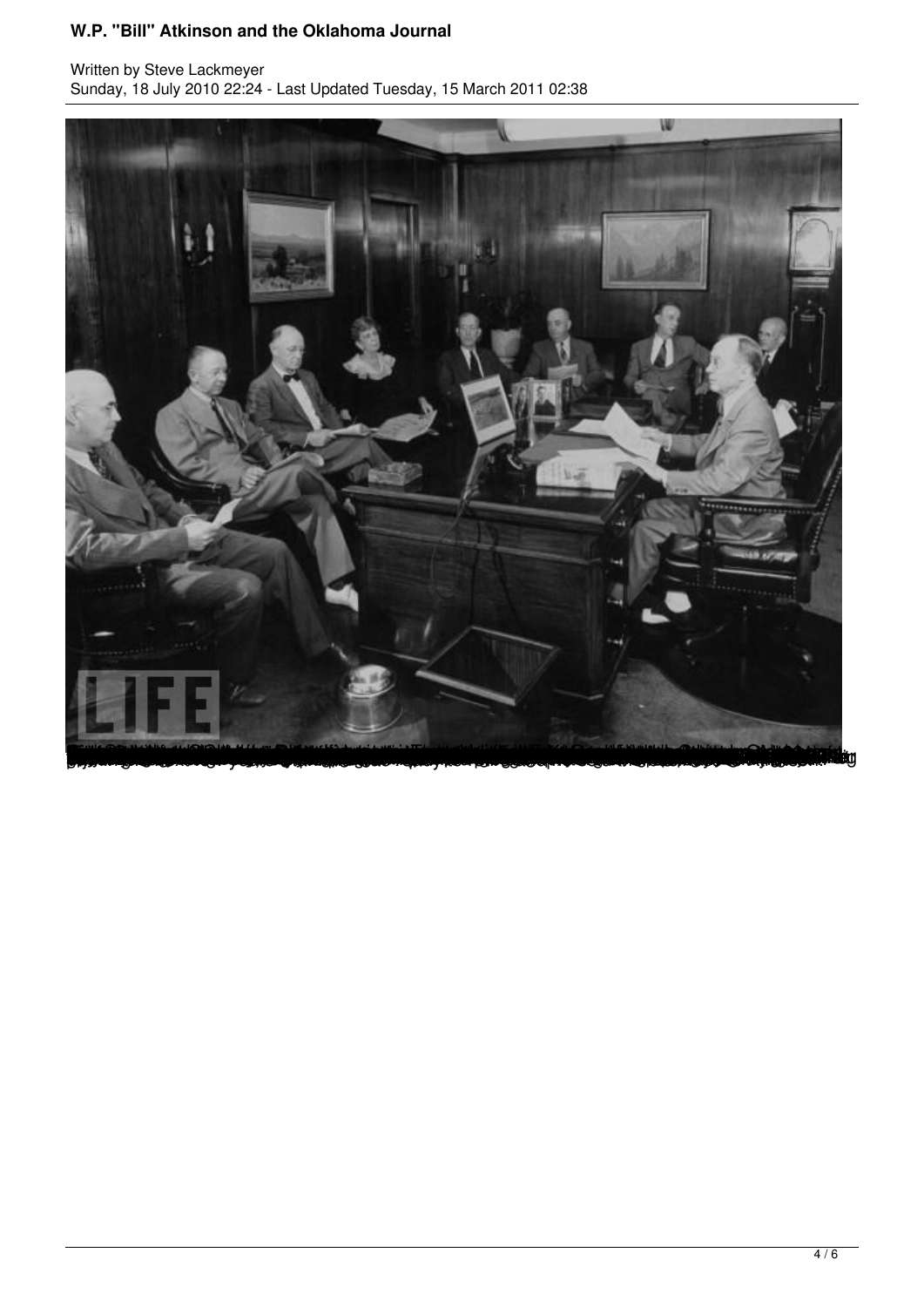Written by Steve Lackmeyer Sunday, 18 July 2010 22:24 - Last Updated Tuesday, 15 March 2011 02:38